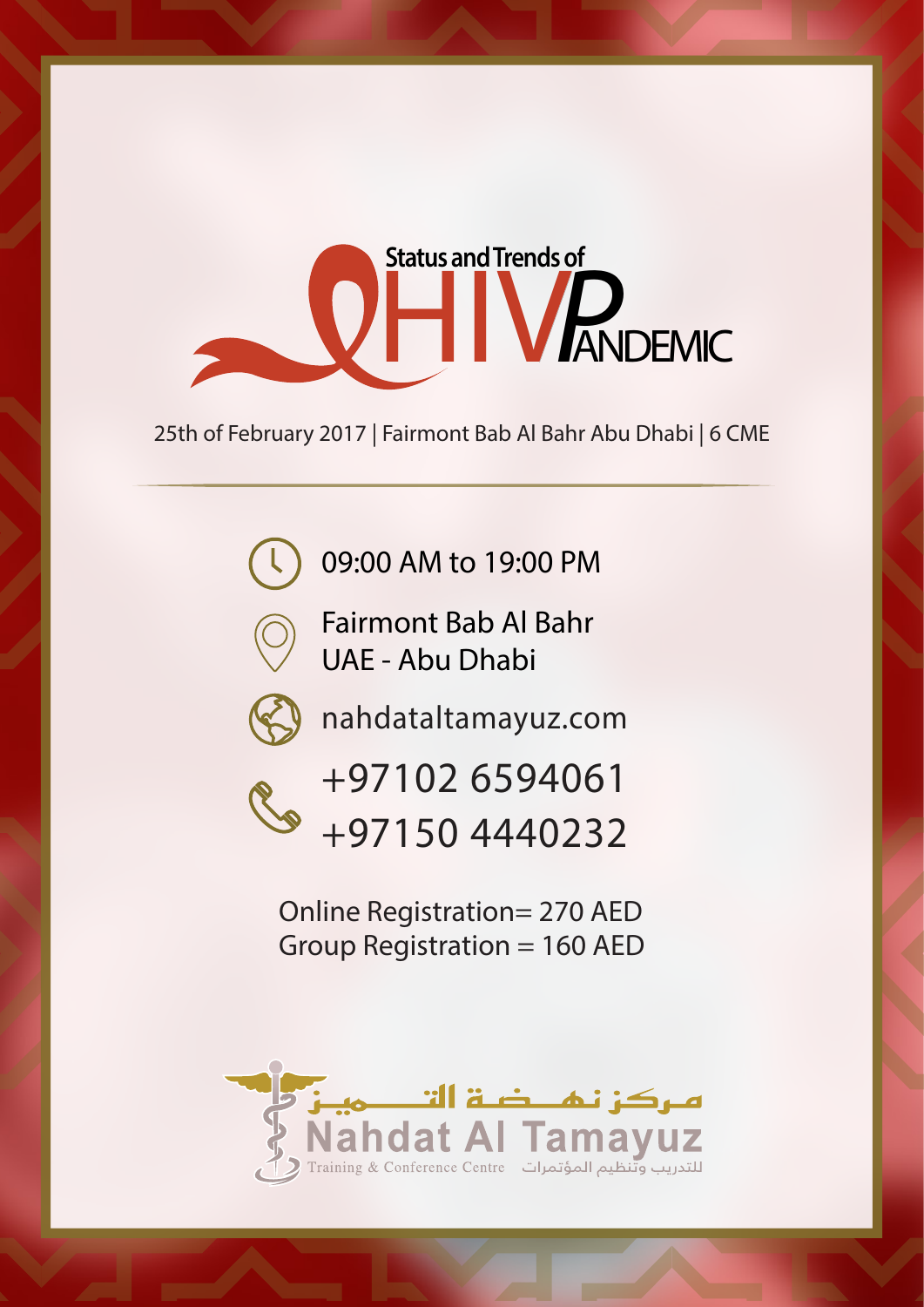

## **Prof. Tibor Pál**

MD, PhD, DSc Professor of Microbiology Consultant Clinical Microbiologist

Since its discovery in 1980, HIV has been one of the emerging viruses that presented a serious global challenge and by the end of 2015 there were approximately 36.7 million people living with HIV. In spite of the burden we have important accomplishments. By the mid-2016, 18.2 million people were already receiving antiretroviral treatment (WHO), although, tragically, there are still masses of people worldwide who do not. Antiretroviral treatment allows HIV infected people to live longer and enjoy a more fulfilling, healthier life. In addition, it has been confirmed that ART prevents onward transmission of HIV. UNAIDS, the organization of the United Nation focusing on AIDS proposes efforts to free the world from AIDS by end of 2030. Huge and trying challenges, including the emergence of drug resistance of HIV (HIVDR), or the lack of an effective vaccine, are still lying ahead. Intensive research on multiple levels focusing on the biology, epidemiology and clinical aspects of HIV and AIDS are essential for a better understanding of this "plague". Only these efforts carry the promise that eventually we should be able to control this outbreak, and, hopefully, finally to close this chapter of infectious burdens.

The current course focuses on various aspects of the problem an average health care professional, even if not directly involved in AIDS patients' care, should be familiar with from basic sciences to diagnostic and treatment modalities, epidemiology and regulatory problems.

#### **Learning objectives**

- •To view the global progress in AIDS morbidity and mortality
- •To show molecular variability of the HIV and Phylogeny
- •To discuss the clinical aspects of HIV and complications
- •To make an overview on emerging diagnosis methods.
- •To discuss the clinical aspects of HIV and therapy
- To study the effectiveness of the recent antiretrotvirus treatment
- •To discuss the clinical trials of HIV vaccinations and its effectiveness
- •To emphasis on gathering efforts for achieving global goal of ending HIV pandemic by 2030

#### **Seminar will cover**

- •The epidemiology of HIV and its global impact
- •The molecular bases of HIV variability
- •Pathogenesis and pathophysiology
- •Methods of laboratory diagnosis
- •Clinical aspects and Therapy of AIDS
- •Opportunistic infection in AIDS patients •HIV vaccination and future promises
- •Health regulations related to HIV in the Gulf region

### **Who Should Attend**

Infection diseases specialist, clinicians, nurses, technician, pharmacists, quality experts